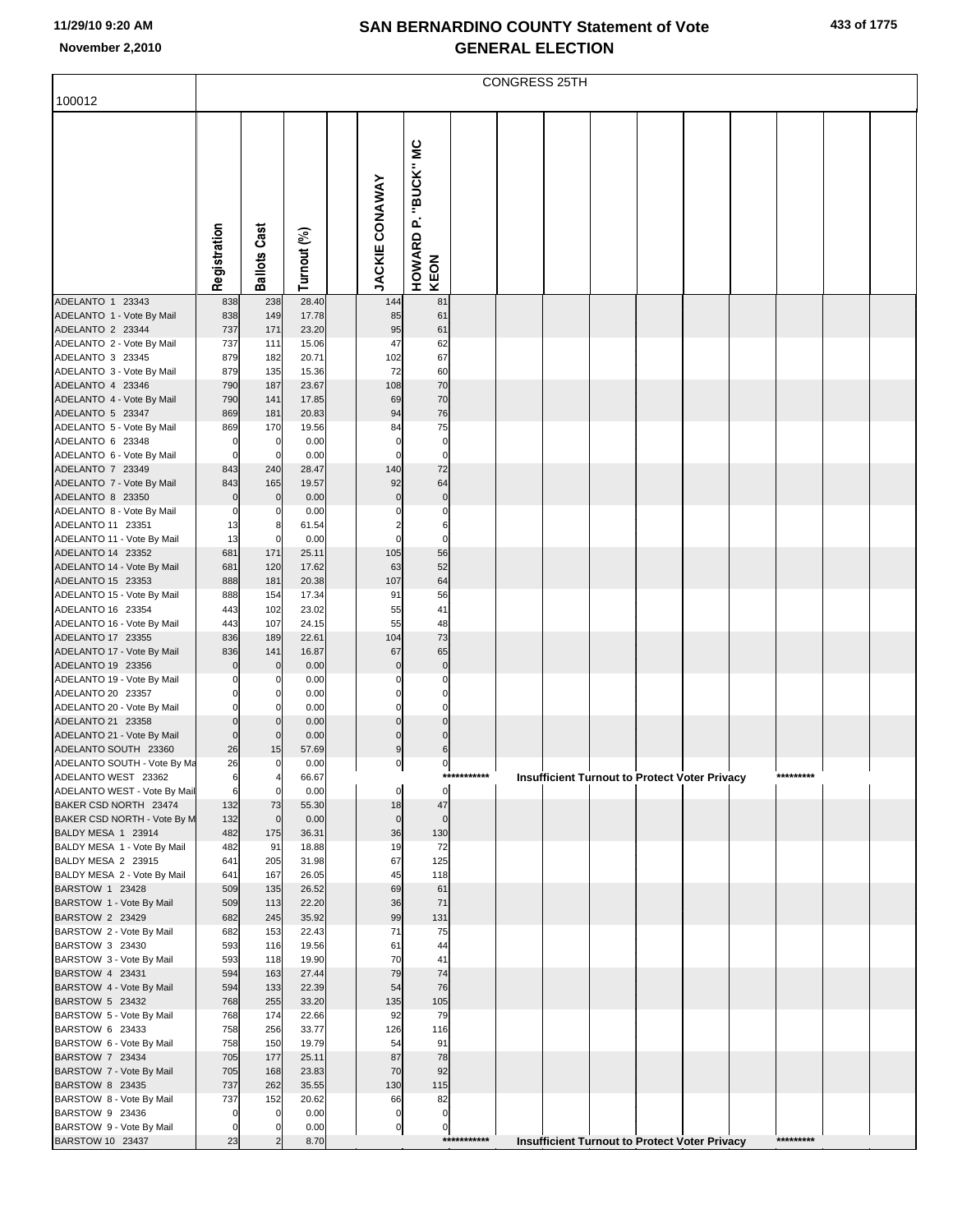|  |  | 434 of 1775 |
|--|--|-------------|
|--|--|-------------|

|                                                        | CONGRESS 25TH                    |                      |                |  |                               |                             |          |  |                                                      |  |  |  |  |           |  |  |
|--------------------------------------------------------|----------------------------------|----------------------|----------------|--|-------------------------------|-----------------------------|----------|--|------------------------------------------------------|--|--|--|--|-----------|--|--|
| 100012                                                 |                                  |                      |                |  |                               |                             |          |  |                                                      |  |  |  |  |           |  |  |
|                                                        |                                  |                      |                |  |                               |                             |          |  |                                                      |  |  |  |  |           |  |  |
|                                                        |                                  |                      |                |  |                               |                             |          |  |                                                      |  |  |  |  |           |  |  |
|                                                        |                                  |                      |                |  |                               |                             |          |  |                                                      |  |  |  |  |           |  |  |
|                                                        |                                  |                      |                |  |                               |                             |          |  |                                                      |  |  |  |  |           |  |  |
|                                                        |                                  |                      |                |  |                               |                             |          |  |                                                      |  |  |  |  |           |  |  |
|                                                        |                                  |                      |                |  |                               |                             |          |  |                                                      |  |  |  |  |           |  |  |
|                                                        |                                  |                      |                |  |                               |                             |          |  |                                                      |  |  |  |  |           |  |  |
|                                                        |                                  |                      |                |  |                               |                             |          |  |                                                      |  |  |  |  |           |  |  |
|                                                        |                                  |                      |                |  |                               |                             |          |  |                                                      |  |  |  |  |           |  |  |
|                                                        | Registration                     | <b>Ballots Cast</b>  | Turnout (%)    |  | <b>JACKIE CONAWAY</b>         | HOWARD P. "BUCK" MC<br>KEON |          |  |                                                      |  |  |  |  |           |  |  |
| BARSTOW 10 - Vote By Mail                              | 23                               | $\mathbf 0$          | 0.00           |  |                               |                             |          |  |                                                      |  |  |  |  |           |  |  |
| BARSTOW 12 23439                                       | $\mathbf{0}$                     | $\mathbf 0$          | 0.00           |  | $\overline{0}$                | $\pmb{0}$<br>$\bf 0$        |          |  |                                                      |  |  |  |  |           |  |  |
| BARSTOW 12 - Vote By Mail                              | $\overline{0}$                   | $\mathbf 0$          | 0.00           |  | $\pmb{0}$                     | $\pmb{0}$                   |          |  |                                                      |  |  |  |  |           |  |  |
| BARSTOW 13 23440                                       | 694                              | 197                  | 28.39          |  | 94                            | 96                          |          |  |                                                      |  |  |  |  |           |  |  |
| BARSTOW 13 - Vote By Mail                              | 694                              | 137                  | 19.74          |  | 59                            | 71                          |          |  |                                                      |  |  |  |  |           |  |  |
| BARSTOW 14 23441<br>BARSTOW 14 - Vote By Mail          | 639<br>639                       | 178<br>178           | 27.86<br>27.86 |  | 102<br>89                     | 67<br>86                    |          |  |                                                      |  |  |  |  |           |  |  |
| BARSTOW 15 23442                                       | 686                              | 165                  | 24.05          |  | 67                            | 92                          |          |  |                                                      |  |  |  |  |           |  |  |
| BARSTOW 15 - Vote By Mail                              | 686                              | 195                  | 28.43          |  | 58                            | 127                         |          |  |                                                      |  |  |  |  |           |  |  |
| BARSTOW 16 23443                                       | 20                               | 13                   | 65.00          |  | 4                             | 8                           |          |  |                                                      |  |  |  |  |           |  |  |
| BARSTOW 16 - Vote By Mail<br>BARSTOW 17 23444          | 20<br>$\mathbf 0$                | 0<br>0               | 0.00<br>0.00   |  | $\mathbf 0$<br>$\mathbf 0$    | $\mathbf 0$<br>$\bf{0}$     |          |  |                                                      |  |  |  |  |           |  |  |
| BARSTOW 17 - Vote By Mail                              | $\overline{0}$                   | $\mathbf 0$          | 0.00           |  | $\mathbf 0$                   | $\mathbf 0$                 |          |  |                                                      |  |  |  |  |           |  |  |
| BARSTOW 19 23445                                       | 780                              | 210                  | 26.92          |  | 101                           | 98                          |          |  |                                                      |  |  |  |  |           |  |  |
| BARSTOW 19 - Vote By Mail                              | 780                              | 167                  | 21.41          |  | 69                            | 96                          |          |  |                                                      |  |  |  |  |           |  |  |
| BARSTOW EAST 1 23450<br>BARSTOW EAST 1 - Vote By Mai   | 209<br>209                       | 101<br>0             | 48.33<br>0.00  |  | 30<br>$\mathbf 0$             | 64<br>$\mathbf 0$           |          |  |                                                      |  |  |  |  |           |  |  |
| BARSTOW HEIGHTS 1 23451                                | 513                              | 218                  | 42.50          |  | 77                            | 129                         |          |  |                                                      |  |  |  |  |           |  |  |
| BARSTOW HEIGHTS 1 - Vote By                            | 513                              | 124                  | 24.17          |  | 35                            | 84                          |          |  |                                                      |  |  |  |  |           |  |  |
| BARSTOW HEIGHTS 3 23461                                | 12                               | 5                    | 41.67          |  | $\overline{0}$                | 3                           |          |  |                                                      |  |  |  |  |           |  |  |
| BARSTOW HEIGHTS 3 - Vote By<br>BARSTOW HEIGHTS 5 23463 | 12<br>610                        | $\mathbf 0$<br>151   | 0.00<br>24.75  |  | $\overline{0}$<br>44          | $\pmb{0}$<br>100            |          |  |                                                      |  |  |  |  |           |  |  |
| BARSTOW HEIGHTS 5 - Vote By                            | 610                              | 219                  | 35.90          |  | 64                            | 149                         |          |  |                                                      |  |  |  |  |           |  |  |
| BARSTOW NORTH 1 23449                                  | 706                              | 242                  | 34.28          |  | 93                            | 136                         |          |  |                                                      |  |  |  |  |           |  |  |
| BARSTOW NORTH 1 - Vote By M                            | 706                              | 192                  | 27.20          |  | 67                            | 116                         |          |  |                                                      |  |  |  |  |           |  |  |
| BARSTOW NORTH 2 23459<br>BARSTOW NORTH 2 - Vote By M   | 156<br>156                       | 87<br>$\overline{4}$ | 55.77<br>2.56  |  | 24                            | 55<br>***                   | *******  |  | Insufficient Turnout to Protect Voter Privacy        |  |  |  |  | ********* |  |  |
| BARSTOW NORTH 3 23460                                  | 90                               | 55                   | 61.11          |  | 15                            | 40                          |          |  |                                                      |  |  |  |  |           |  |  |
| BARSTOW NORTH 3 - Vote By M                            | 90                               | 0                    | 0.00           |  | $\overline{0}$                | 0                           |          |  |                                                      |  |  |  |  |           |  |  |
| BARSTOW NORTH 6 23467                                  | $\mathbf{0}$                     | 0                    | 0.00           |  | $\mathbf{0}$                  | $\mathbf 0$                 |          |  |                                                      |  |  |  |  |           |  |  |
| BARSTOW NORTH 6 - Vote By M<br>BARSTOW NORTH 7 23469   | $\overline{0}$<br>$\overline{0}$ | $\Omega$<br>$\Omega$ | 0.00<br>0.00   |  | $\mathbf 0$<br>$\pmb{0}$      | $\mathbf 0$<br>$\bf 0$      |          |  |                                                      |  |  |  |  |           |  |  |
| BARSTOW NORTH 7 - Vote By M                            | $\overline{0}$                   | $\Omega$             | 0.00           |  | $\mathbf 0$                   | $\pmb{0}$                   |          |  |                                                      |  |  |  |  |           |  |  |
| BARSTOW WEST 2 23466                                   | 12                               | 7                    | 58.33          |  | $\overline{2}$                | 3                           |          |  |                                                      |  |  |  |  |           |  |  |
| BARSTOW WEST 2 - Vote By Ma                            | 12                               | $\overline{0}$       | 0.00           |  | $\overline{0}$                | 0                           |          |  |                                                      |  |  |  |  |           |  |  |
| BARSTOW WEST 4 23457<br>BARSTOW WEST 4 - Vote By Ma    | 37<br>37                         | 28<br>$\overline{0}$ | 75.68<br>0.00  |  | 6<br>$\overline{0}$           | 21<br>$\mathbf 0$           |          |  |                                                      |  |  |  |  |           |  |  |
| BARSTOW WEST 5 23465                                   | 168                              | 102                  | 60.71          |  | 28                            | 70                          |          |  |                                                      |  |  |  |  |           |  |  |
| BARSTOW WEST 5 - Vote By Ma                            | 168                              | $\overline{2}$       | 1.19           |  |                               | ***:                        | ******** |  | Insufficient Turnout to Protect Voter Privacy        |  |  |  |  | ********* |  |  |
| CHINA LAKE 1 23475                                     | 0                                | 0                    | 0.00           |  | $\mathbf 0$                   | 0                           |          |  |                                                      |  |  |  |  |           |  |  |
| CHINA LAKE 1 - Vote By Mail<br>COYOTE LAKES 23458      | $\overline{0}$<br>79             | 0<br>42              | 0.00<br>53.16  |  | $\mathbf 0$<br>8 <sup>1</sup> | $\mathbf 0$<br>33           |          |  |                                                      |  |  |  |  |           |  |  |
| COYOTE LAKES - Vote By Mail                            | 79                               | $\mathbf 0$          | 0.00           |  | $\mathbf 0$                   | $\mathbf 0$                 |          |  |                                                      |  |  |  |  |           |  |  |
| DAGGETT CSD 1 23454                                    | 180                              | 101                  | 56.11          |  | 32                            | 62                          |          |  |                                                      |  |  |  |  |           |  |  |
| DAGGETT CSD 1 - Vote By Mail                           | 180                              | $\overline{0}$       | 0.00           |  | $\overline{0}$                | $\pmb{0}$                   |          |  |                                                      |  |  |  |  |           |  |  |
| DRY LAKES 23472<br>DRY LAKES - Vote By Mail            | 81<br>81                         | 49<br>$\overline{0}$ | 60.49<br>0.00  |  | 16<br>$\mathbf 0$             | 33<br>$\bf{0}$              |          |  |                                                      |  |  |  |  |           |  |  |
| EL MIRAGE 1 23359                                      | 54                               | 34                   | 62.96          |  | 16                            | 14                          |          |  |                                                      |  |  |  |  |           |  |  |
| EL MIRAGE 1 - Vote By Mail                             | 54                               | $\overline{0}$       | 0.00           |  | $\mathbf 0$                   | $\mathbf 0$                 |          |  |                                                      |  |  |  |  |           |  |  |
| EL MIRAGE 3 23361                                      | 263                              | 87                   | 33.08          |  | 34<br>19                      | 46                          |          |  |                                                      |  |  |  |  |           |  |  |
| EL MIRAGE 3 - Vote By Mail<br>FORT IRWIN 23473         | 263<br>405                       | 67<br>72             | 25.48<br>17.78 |  | 28                            | 47<br>43                    |          |  |                                                      |  |  |  |  |           |  |  |
| FORT IRWIN - Vote By Mail                              | 405                              | $\overline{1}$       | 0.25           |  |                               | ***                         | *******  |  | <b>Insufficient Turnout to Protect Voter Privacy</b> |  |  |  |  | ********* |  |  |
| HELENDALE 1 24666                                      | 832                              | 273                  | 32.81          |  | 82                            | 175                         |          |  |                                                      |  |  |  |  |           |  |  |
| HELENDALE 1 - Vote By Mail<br>HELENDALE 2 24667        | 832<br>676                       | 288<br>197           | 34.62<br>29.14 |  | 62<br>44                      | 217<br>144                  |          |  |                                                      |  |  |  |  |           |  |  |
| HELENDALE 2 - Vote By Mail                             | 676                              | 277                  | 40.98          |  | 67                            | 196                         |          |  |                                                      |  |  |  |  |           |  |  |
| HELENDALE 3 24668                                      | 710                              | 303                  | 42.68          |  | 77                            | 204                         |          |  |                                                      |  |  |  |  |           |  |  |
| HELENDALE 3 - Vote By Mail                             | 710                              | 215                  | 30.28          |  | 54                            | 153                         |          |  |                                                      |  |  |  |  |           |  |  |
| HELENDALE 6 24671<br>HELENDALE 6 - Vote By Mail        | 773<br>773                       | 227<br>328           | 29.37<br>42.43 |  | 51<br>90                      | 164<br>221                  |          |  |                                                      |  |  |  |  |           |  |  |
|                                                        |                                  |                      |                |  |                               |                             |          |  |                                                      |  |  |  |  |           |  |  |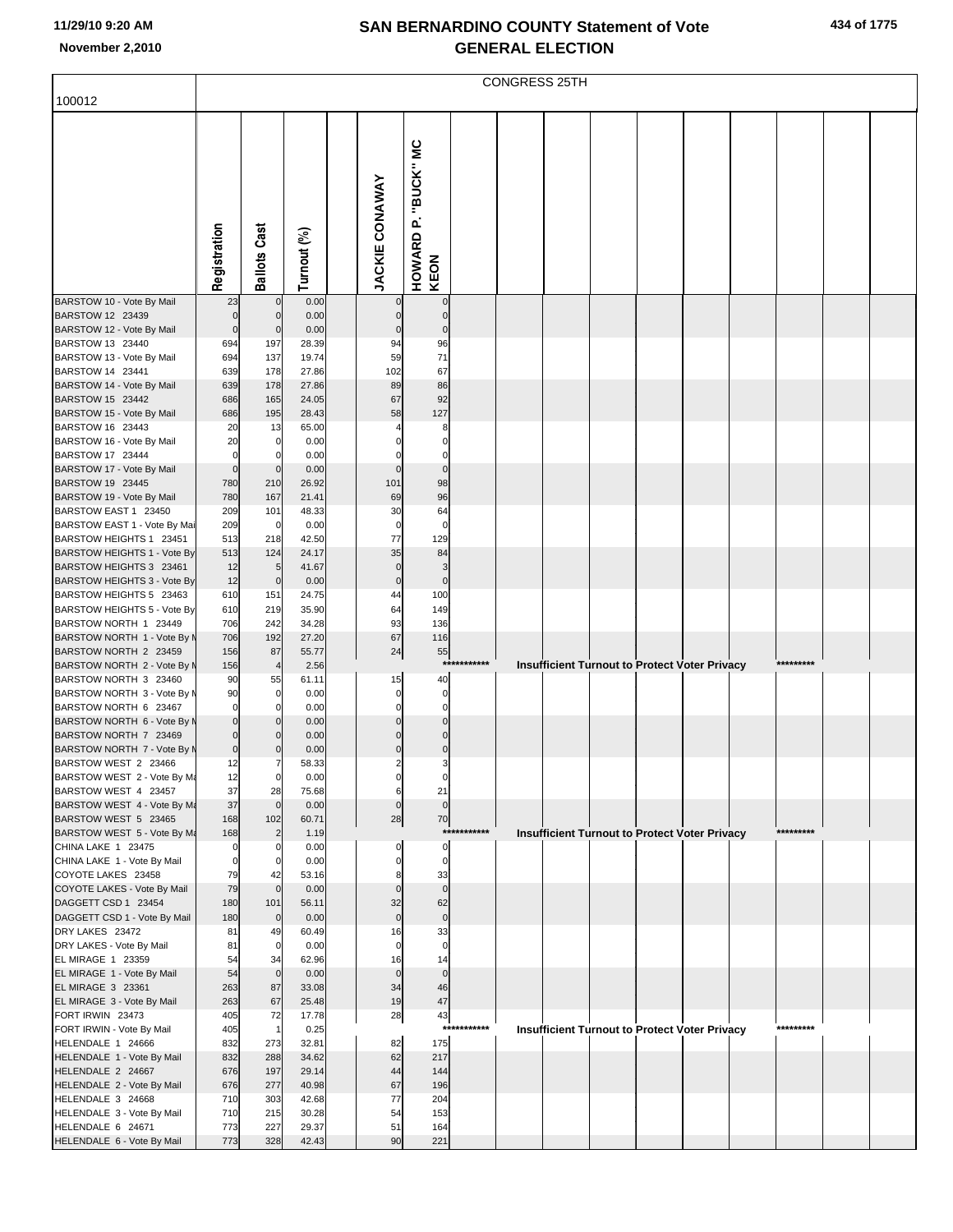|  |  | 435 of 1775 |
|--|--|-------------|
|--|--|-------------|

|                                                               | <b>CONGRESS 25TH</b> |                      |                |  |                       |                                    |  |  |  |  |  |  |  |  |  |  |
|---------------------------------------------------------------|----------------------|----------------------|----------------|--|-----------------------|------------------------------------|--|--|--|--|--|--|--|--|--|--|
| 100012                                                        |                      |                      |                |  |                       |                                    |  |  |  |  |  |  |  |  |  |  |
|                                                               | Registration         | <b>Ballots Cast</b>  | Turnout (%)    |  | <b>JACKIE CONAWAY</b> | "BUCK" MC<br>۵Ï.<br>HOWARD<br>KEON |  |  |  |  |  |  |  |  |  |  |
| <b>HINKLEY 1 23446</b>                                        | 670                  | 228                  | 34.03          |  | 88                    | 124                                |  |  |  |  |  |  |  |  |  |  |
| HINKLEY 1 - Vote By Mail<br>LENWOOD 1 23447                   | 670<br>37            | 172<br>25            | 25.67<br>67.57 |  | 48                    | 116<br>21                          |  |  |  |  |  |  |  |  |  |  |
| LENWOOD 1 - Vote By Mail                                      | 37                   | $\mathbf 0$          | 0.00           |  | 0                     | $\Omega$                           |  |  |  |  |  |  |  |  |  |  |
| LENWOOD 2 23448                                               | 473                  | 125                  | 26.43          |  | 55                    | 64                                 |  |  |  |  |  |  |  |  |  |  |
| LENWOOD 2 - Vote By Mail<br>LENWOOD 3 23456                   | 473                  | 85                   | 17.97          |  | 34                    | 50                                 |  |  |  |  |  |  |  |  |  |  |
| LENWOOD 3 - Vote By Mail                                      | 692<br>692           | 218<br>129           | 31.50<br>18.64 |  | 96<br>57              | 109<br>70                          |  |  |  |  |  |  |  |  |  |  |
| MOUNTAIN VIEW ACRES 1 246                                     | 928                  | 345                  | 37.18          |  | 120                   | 195                                |  |  |  |  |  |  |  |  |  |  |
| MOUNTAIN VIEW ACRES 1 - Vot                                   | 928                  | 209                  | 22.52          |  | 84                    | 110                                |  |  |  |  |  |  |  |  |  |  |
| MOUNTAIN VIEW ACRES 2 246                                     | 388                  | 119                  | 30.67          |  | 45                    | 61                                 |  |  |  |  |  |  |  |  |  |  |
| MOUNTAIN VIEW ACRES 2 - Vot<br>MOUNTAIN VIEW ACRES 3 246      | 388<br>256           | 87<br>45             | 22.42<br>17.58 |  | 30<br>10              | 54<br>31                           |  |  |  |  |  |  |  |  |  |  |
| MOUNTAIN VIEW ACRES 3 - Vot                                   | 256                  | 63                   | 24.61          |  | 28                    | 34                                 |  |  |  |  |  |  |  |  |  |  |
| ORO GRANDE 5 24673                                            | 35                   | 19                   | 54.29          |  | 5                     | 13                                 |  |  |  |  |  |  |  |  |  |  |
| ORO GRANDE 5 - Vote By Mail                                   | 35                   | $\mathbf 0$          | 0.00           |  | $\Omega$              | $\Omega$                           |  |  |  |  |  |  |  |  |  |  |
| PHELAN - PINON HILLS 1 2392<br>PHELAN - PINON HILLS 1 - Vote  | 319<br>319           | 82<br>75             | 25.71<br>23.51 |  | 27<br>25              | 52<br>45                           |  |  |  |  |  |  |  |  |  |  |
| PHELAN - PINON HILLS 2 2392                                   | 949                  | 383                  | 40.36          |  | 99                    | 247                                |  |  |  |  |  |  |  |  |  |  |
| PHELAN - PINON HILLS 2 - Vote                                 | 949                  | 217                  | 22.87          |  | 51                    | 160                                |  |  |  |  |  |  |  |  |  |  |
| PHELAN - PINON HILLS 3 2392                                   | 943                  | 331                  | 35.10          |  | 108                   | 165                                |  |  |  |  |  |  |  |  |  |  |
| PHELAN - PINON HILLS 3 - Vote<br>PHELAN - PINON HILLS 4 2392  | 943<br>816           | 261<br>246           | 27.68<br>30.15 |  | 72<br>63              | 174<br>162                         |  |  |  |  |  |  |  |  |  |  |
| PHELAN - PINON HILLS 4 - Vote                                 | 816                  | 234                  | 28.68          |  | 80                    | 140                                |  |  |  |  |  |  |  |  |  |  |
| PHELAN - PINON HILLS 5 2392                                   | 879                  | 299                  | 34.02          |  | 77                    | 204                                |  |  |  |  |  |  |  |  |  |  |
| PHELAN - PINON HILLS 5 - Vote                                 | 879                  | 290                  | 32.99          |  | 92                    | 188                                |  |  |  |  |  |  |  |  |  |  |
| PHELAN - PINON HILLS 6 2392<br>PHELAN - PINON HILLS 6 - Vote  | 694<br>694           | 204<br>185           | 29.39<br>26.66 |  | 63<br>52              | 128<br>119                         |  |  |  |  |  |  |  |  |  |  |
| PHELAN - PINON HILLS 10 239                                   | 488                  | 137                  | 28.07          |  | 34                    | 92                                 |  |  |  |  |  |  |  |  |  |  |
| PHELAN - PINON HILLS 10 - Vot                                 | 488                  | 139                  | 28.48          |  | 32                    | 102                                |  |  |  |  |  |  |  |  |  |  |
| PHELAN - PINON HILLS 11 239                                   | 857                  | 264                  | 30.81          |  | 62                    | 180                                |  |  |  |  |  |  |  |  |  |  |
| PHELAN - PINON HILLS 11 - Vote<br>PHELAN - PINON HILLS 12 239 | 857<br>932           | 277<br>300           | 32.32<br>32.19 |  | 68<br>68              | 195<br>214                         |  |  |  |  |  |  |  |  |  |  |
| PHELAN - PINON HILLS 12 - Vot                                 | 932                  | 301                  | 32.30          |  | 77                    | 210                                |  |  |  |  |  |  |  |  |  |  |
| PHELAN - PINON HILLS 13 239                                   | 942                  | 243                  | 25.80          |  | 68                    | 152                                |  |  |  |  |  |  |  |  |  |  |
| PHELAN - PINON HILLS 13 - Vote<br>SEARLES LAKE 23471          | 942<br>177           | 335<br>123           | 35.56<br>69.49 |  | 89<br>37              | 230<br>80                          |  |  |  |  |  |  |  |  |  |  |
| SEARLES LAKE - Vote By Mail                                   | 177                  | $\mathbf 0$          | 0.00           |  | $\mathbf 0$           | $\mathbf{0}$                       |  |  |  |  |  |  |  |  |  |  |
| <b>TRONA 23470</b>                                            | 716                  | 331                  | 46.23          |  | 95                    | 210                                |  |  |  |  |  |  |  |  |  |  |
| TRONA - Vote By Mail                                          | 716                  | 159                  | 22.21          |  | 44                    | 109                                |  |  |  |  |  |  |  |  |  |  |
| VICTORVILLE 1 24605<br>VICTORVILLE 1 - Vote By Mail           | 140<br>140           | 75<br>$\overline{0}$ | 53.57<br>0.00  |  | 39<br>$\mathbf 0$     | 34<br>$\Omega$                     |  |  |  |  |  |  |  |  |  |  |
| VICTORVILLE 2 24606                                           | $\overline{0}$       | $\mathbf 0$          | 0.00           |  | $\Omega$              | $\mathbf 0$                        |  |  |  |  |  |  |  |  |  |  |
| VICTORVILLE 2 - Vote By Mail                                  | $\overline{0}$       | $\overline{0}$       | 0.00           |  | $\Omega$              | $\Omega$                           |  |  |  |  |  |  |  |  |  |  |
| VICTORVILLE 3 24607                                           | 179                  | 85                   | 47.49          |  | 56                    | 26                                 |  |  |  |  |  |  |  |  |  |  |
| VICTORVILLE 3 - Vote By Mail<br>VICTORVILLE 4 24608           | 179<br>603           | $\mathbf 0$<br>111   | 0.00<br>18.41  |  | $\mathbf 0$<br>61     | $\mathbf 0$<br>37                  |  |  |  |  |  |  |  |  |  |  |
| VICTORVILLE 4 - Vote By Mail                                  | 603                  | 178                  | 29.52          |  | 60                    | 105                                |  |  |  |  |  |  |  |  |  |  |
| VICTORVILLE 5 24609                                           | 669                  | 175                  | 26.16          |  | 110                   | 52                                 |  |  |  |  |  |  |  |  |  |  |
| VICTORVILLE 5 - Vote By Mail                                  | 669                  | 157                  | 23.47          |  | 86                    | 66                                 |  |  |  |  |  |  |  |  |  |  |
| VICTORVILLE 6 24610<br>VICTORVILLE 6 - Vote By Mail           | 897<br>897           | 238<br>218           | 26.53<br>24.30 |  | 126<br>87             | 97<br>117                          |  |  |  |  |  |  |  |  |  |  |
| VICTORVILLE 7 24611                                           | 744                  | 220                  | 29.57          |  | 115                   | 89                                 |  |  |  |  |  |  |  |  |  |  |
| VICTORVILLE 7 - Vote By Mail                                  | 744                  | 156                  | 20.97          |  | 89                    | 53                                 |  |  |  |  |  |  |  |  |  |  |
| VICTORVILLE 8 24612                                           | 874                  | 301                  | 34.44          |  | 167                   | 105                                |  |  |  |  |  |  |  |  |  |  |
| VICTORVILLE 8 - Vote By Mail<br>VICTORVILLE 9 24613           | 874<br>649           | 146<br>175           | 16.70<br>26.96 |  | 76<br>94              | 64<br>63                           |  |  |  |  |  |  |  |  |  |  |
| VICTORVILLE 9 - Vote By Mail                                  | 649                  | 170                  | 26.19          |  | 74                    | 88                                 |  |  |  |  |  |  |  |  |  |  |
| VICTORVILLE 10 24614                                          | 969                  | 227                  | 23.43          |  | 116                   | 91                                 |  |  |  |  |  |  |  |  |  |  |
| VICTORVILLE 10 - Vote By Mail                                 | 969                  | 239                  | 24.66          |  | 118                   | 106                                |  |  |  |  |  |  |  |  |  |  |
| VICTORVILLE 11 24615                                          | 952                  | 154                  | 16.18          |  | 77                    | 60                                 |  |  |  |  |  |  |  |  |  |  |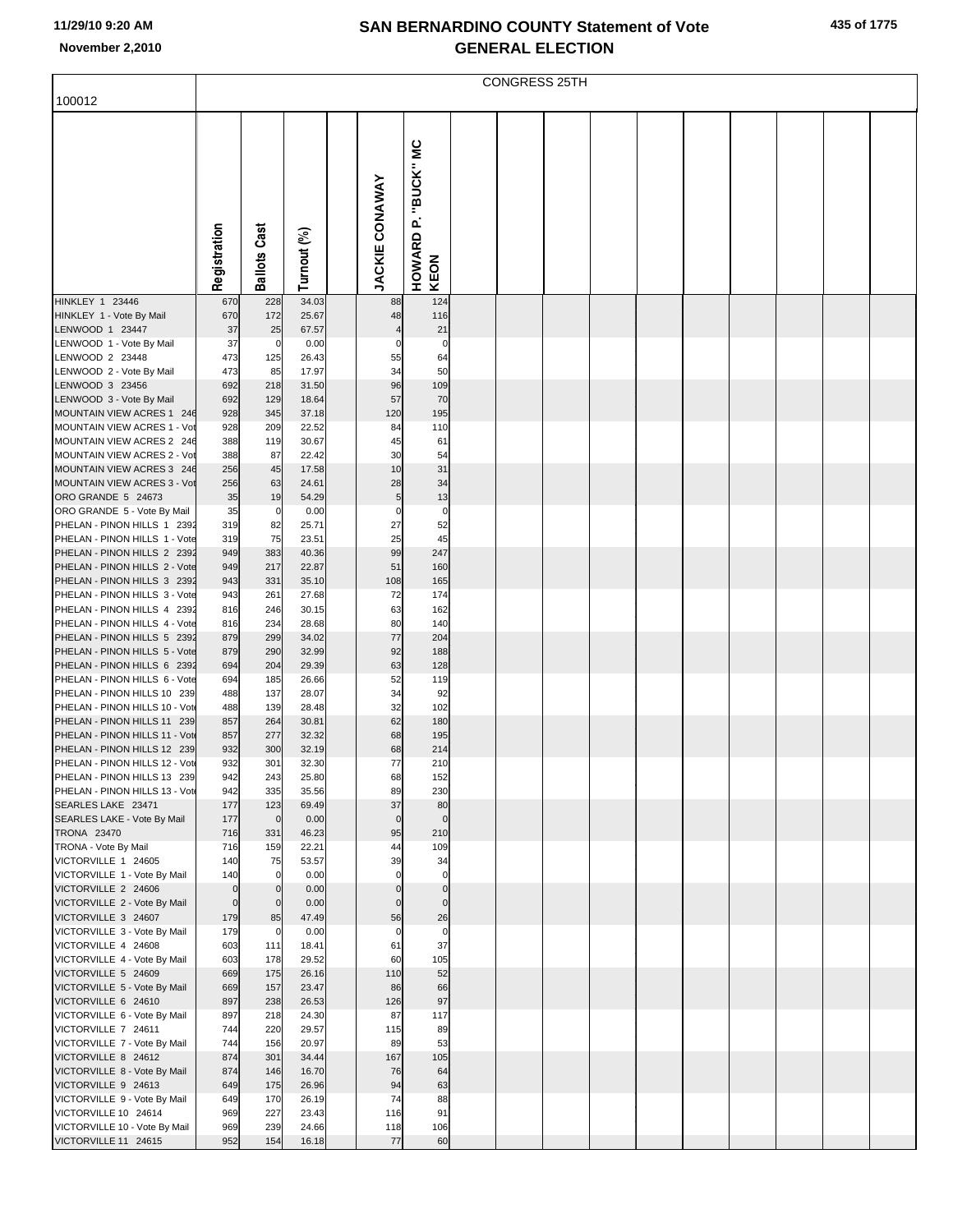|  |  | 436 of 1775 |  |
|--|--|-------------|--|
|--|--|-------------|--|

|                                                       | <b>CONGRESS 25TH</b> |                     |                |  |                       |                                |  |  |  |  |  |  |  |  |  |  |
|-------------------------------------------------------|----------------------|---------------------|----------------|--|-----------------------|--------------------------------|--|--|--|--|--|--|--|--|--|--|
| 100012                                                |                      |                     |                |  |                       |                                |  |  |  |  |  |  |  |  |  |  |
|                                                       | Registration         | <b>Ballots Cast</b> | Turnout (%)    |  | <b>JACKIE CONAWAY</b> | P. "BUCK" MC<br>HOWARD<br>KEON |  |  |  |  |  |  |  |  |  |  |
| VICTORVILLE 11 - Vote By Mail                         | 952                  | 189                 | 19.85          |  | 90                    | 86                             |  |  |  |  |  |  |  |  |  |  |
| VICTORVILLE 12 24616<br>VICTORVILLE 12 - Vote By Mail | 860<br>860           | 215<br>285          | 25.00<br>33.14 |  | 75<br>112             | 124<br>158                     |  |  |  |  |  |  |  |  |  |  |
| VICTORVILLE 13 24617                                  | 670                  | 185                 | 27.61          |  | 60                    | 109                            |  |  |  |  |  |  |  |  |  |  |
| VICTORVILLE 13 - Vote By Mail                         | 670                  | 225                 | 33.58          |  | 85                    | 129                            |  |  |  |  |  |  |  |  |  |  |
| VICTORVILLE 14 24618                                  | 772                  | 300                 | 38.86          |  | 128                   | 156                            |  |  |  |  |  |  |  |  |  |  |
| VICTORVILLE 14 - Vote By Mail<br>VICTORVILLE 15 24619 | 772<br>684           | 241<br>198          | 31.22<br>28.95 |  | 91<br>94              | 142<br>88                      |  |  |  |  |  |  |  |  |  |  |
| VICTORVILLE 15 - Vote By Mail                         | 684                  | 151                 | 22.08          |  | 73                    | 71                             |  |  |  |  |  |  |  |  |  |  |
| VICTORVILLE 16 24620                                  | 884                  | 226                 | 25.57          |  | 106                   | 105                            |  |  |  |  |  |  |  |  |  |  |
| VICTORVILLE 16 - Vote By Mail                         | 884                  | 203                 | 22.96          |  | 97                    | 99                             |  |  |  |  |  |  |  |  |  |  |
| VICTORVILLE 17 24621                                  | 899                  | 226                 | 25.14          |  | 106                   | 103                            |  |  |  |  |  |  |  |  |  |  |
| VICTORVILLE 17 - Vote By Mail<br>VICTORVILLE 18 24622 | 899<br>887           | 199<br>199          | 22.14<br>22.44 |  | 82<br>81              | 109<br>95                      |  |  |  |  |  |  |  |  |  |  |
| VICTORVILLE 18 - Vote By Mail                         | 887                  | 207                 | 23.34          |  | 72                    | 129                            |  |  |  |  |  |  |  |  |  |  |
| VICTORVILLE 19 24623                                  | 747                  | 147                 | 19.68          |  | 59                    | 73                             |  |  |  |  |  |  |  |  |  |  |
| VICTORVILLE 19 - Vote By Mail                         | 747                  | 223                 | 29.85          |  | 86                    | 113                            |  |  |  |  |  |  |  |  |  |  |
| VICTORVILLE 20 24624                                  | 762                  | 153                 | 20.08          |  | 77                    | 63                             |  |  |  |  |  |  |  |  |  |  |
| VICTORVILLE 20 - Vote By Mail<br>VICTORVILLE 21 24625 | 762<br>753           | 204<br>181          | 26.77<br>24.04 |  | 65<br>84              | 131<br>82                      |  |  |  |  |  |  |  |  |  |  |
| VICTORVILLE 21 - Vote By Mail                         | 753                  | 196                 | 26.03          |  | 95                    | 94                             |  |  |  |  |  |  |  |  |  |  |
| VICTORVILLE 22 24626                                  | 560                  | 163                 | 29.11          |  | 88                    | 67                             |  |  |  |  |  |  |  |  |  |  |
| VICTORVILLE 22 - Vote By Mail                         | 560                  | 134                 | 23.93          |  | 63                    | 64                             |  |  |  |  |  |  |  |  |  |  |
| VICTORVILLE 23 24627                                  | 889                  | 250                 | 28.12          |  | 101<br>91             | 120                            |  |  |  |  |  |  |  |  |  |  |
| VICTORVILLE 23 - Vote By Mail<br>VICTORVILLE 24 24628 | 889<br>846           | 205<br>247          | 23.06<br>29.20 |  | 102                   | 104<br>125                     |  |  |  |  |  |  |  |  |  |  |
| VICTORVILLE 24 - Vote By Mail                         | 846                  | 203                 | 24.00          |  | 84                    | 110                            |  |  |  |  |  |  |  |  |  |  |
| VICTORVILLE 25 24629                                  | 841                  | 238                 | 28.30          |  | 116                   | 98                             |  |  |  |  |  |  |  |  |  |  |
| VICTORVILLE 25 - Vote By Mail                         | 841                  | 182                 | 21.64          |  | 97                    | 76                             |  |  |  |  |  |  |  |  |  |  |
| VICTORVILLE 26 24630<br>VICTORVILLE 26 - Vote By Mail | 754<br>754           | 211<br>152          | 27.98<br>20.16 |  | 89<br>55              | 102<br>91                      |  |  |  |  |  |  |  |  |  |  |
| VICTORVILLE 27 24631                                  | 958                  | 322                 | 33.61          |  | 133                   | 163                            |  |  |  |  |  |  |  |  |  |  |
| VICTORVILLE 27 - Vote By Mail                         | 958                  | 180                 | 18.79          |  | 82                    | 90                             |  |  |  |  |  |  |  |  |  |  |
| VICTORVILLE 28 24632                                  | 834                  | 236                 | 28.30          |  | 134                   | 86                             |  |  |  |  |  |  |  |  |  |  |
| VICTORVILLE 28 - Vote By Mail<br>VICTORVILLE 29 24633 | 834<br>427           | 131<br>157          | 15.71<br>36.77 |  | 78<br>69              | 44<br>74                       |  |  |  |  |  |  |  |  |  |  |
| VICTORVILLE 29 - Vote By Mail                         | 427                  | 138                 | 32.32          |  | 46                    | 83                             |  |  |  |  |  |  |  |  |  |  |
| VICTORVILLE 30 24634                                  | 904                  | 248                 | 27.43          |  | 100                   | 118                            |  |  |  |  |  |  |  |  |  |  |
| VICTORVILLE 30 - Vote By Mail                         | 904                  | 187                 | 20.69          |  | 80                    | 97                             |  |  |  |  |  |  |  |  |  |  |
| VICTORVILLE 31 24635                                  | 694                  | 138                 | 19.88          |  | 47                    | 78                             |  |  |  |  |  |  |  |  |  |  |
| VICTORVILLE 31 - Vote By Mail<br>VICTORVILLE 32 24636 | 694<br>842           | 248<br>174          | 35.73<br>20.67 |  | 80<br>90              | 156<br>67                      |  |  |  |  |  |  |  |  |  |  |
| VICTORVILLE 32 - Vote By Mail                         | 842                  | 177                 | 21.02          |  | 82                    | 84                             |  |  |  |  |  |  |  |  |  |  |
| VICTORVILLE 33 24637                                  | 731                  | 226                 | 30.92          |  | 96                    | 110                            |  |  |  |  |  |  |  |  |  |  |
| VICTORVILLE 33 - Vote By Mail                         | 731                  | 176                 | 24.08          |  | 71                    | 100                            |  |  |  |  |  |  |  |  |  |  |
| VICTORVILLE 34 24638<br>VICTORVILLE 34 - Vote By Mail | 873<br>873           | 258<br>164          | 29.55<br>18.79 |  | 142<br>81             | 93<br>76                       |  |  |  |  |  |  |  |  |  |  |
| VICTORVILLE 35 24639                                  | 702                  | 188                 | 26.78          |  | 98                    | 75                             |  |  |  |  |  |  |  |  |  |  |
| VICTORVILLE 35 - Vote By Mail                         | 702                  | 181                 | 25.78          |  | 74                    | 91                             |  |  |  |  |  |  |  |  |  |  |
| VICTORVILLE 36 24640                                  | 940                  | 292                 | 31.06          |  | 156                   | 118                            |  |  |  |  |  |  |  |  |  |  |
| VICTORVILLE 36 - Vote By Mail                         | 940                  | 184                 | 19.57          |  | 108                   | 75                             |  |  |  |  |  |  |  |  |  |  |
| VICTORVILLE 37 24641<br>VICTORVILLE 37 - Vote By Mail | 701<br>701           | 201<br>178          | 28.67<br>25.39 |  | 103<br>76             | 78<br>93                       |  |  |  |  |  |  |  |  |  |  |
| VICTORVILLE 38 24642                                  | 782                  | 144                 | 18.41          |  | 60                    | 74                             |  |  |  |  |  |  |  |  |  |  |
| VICTORVILLE 38 - Vote By Mail                         | 782                  | 197                 | 25.19          |  | 76                    | 105                            |  |  |  |  |  |  |  |  |  |  |
| VICTORVILLE 39 24643                                  | 846                  | 208                 | 24.59          |  | 96                    | 99                             |  |  |  |  |  |  |  |  |  |  |
| VICTORVILLE 39 - Vote By Mail                         | 846                  | 212                 | 25.06          |  | 71                    | 131                            |  |  |  |  |  |  |  |  |  |  |
| VICTORVILLE 40 24644<br>VICTORVILLE 40 - Vote By Mail | 798<br>798           | 281<br>160          | 35.21<br>20.05 |  | 89<br>47              | 173<br>103                     |  |  |  |  |  |  |  |  |  |  |
| VICTORVILLE 45 24645                                  | 642                  | 169                 | 26.32          |  | 86                    | 67                             |  |  |  |  |  |  |  |  |  |  |
| VICTORVILLE 45 - Vote By Mail                         | 642                  | 145                 | 22.59          |  | 79                    | 58                             |  |  |  |  |  |  |  |  |  |  |